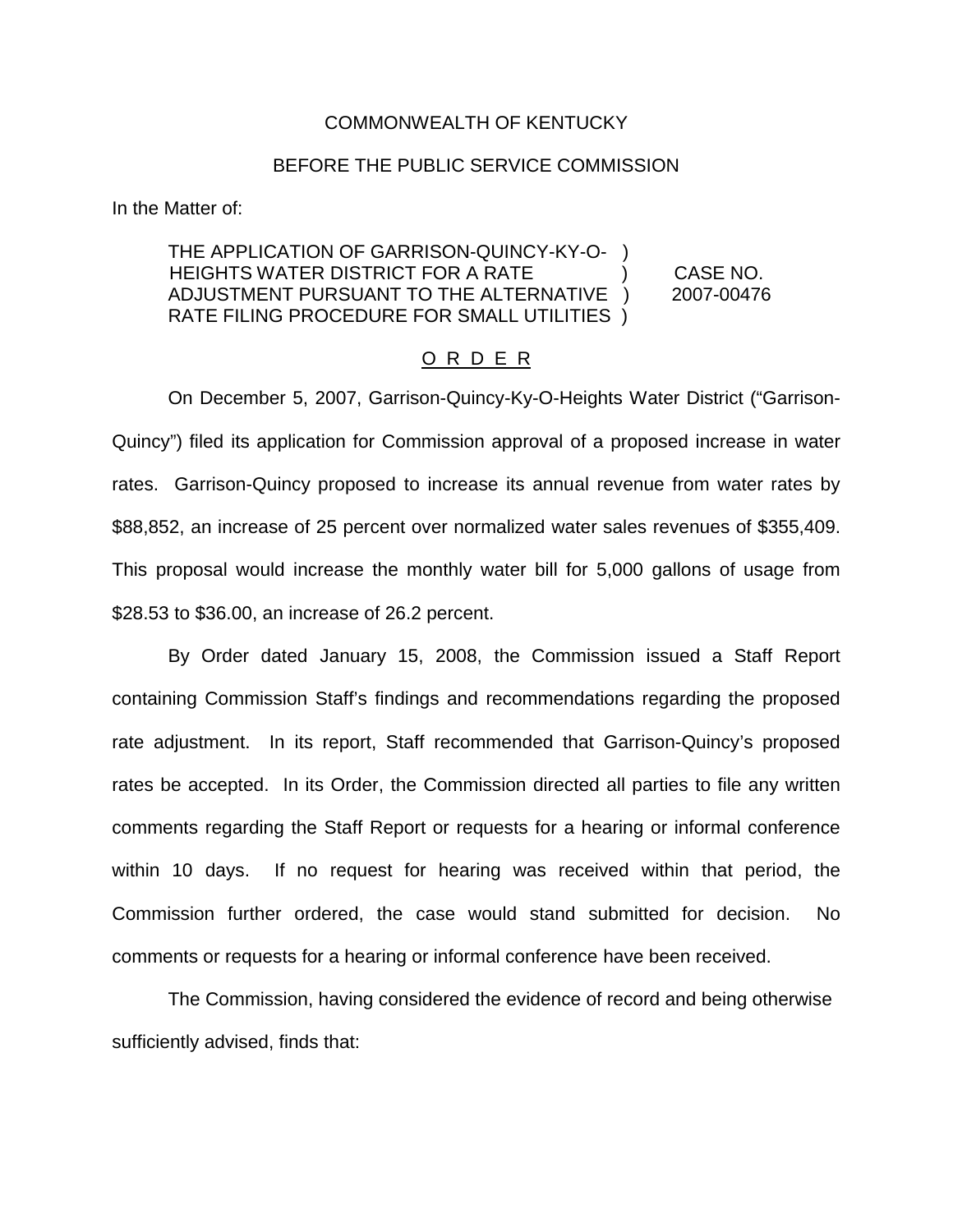1. The recommendations and findings contained in the Staff Report are supported by the evidence of record, are reasonable, and should be adopted as the findings of the Commission.

2. The rates in Appendix A will produce annual revenue from water service of \$444,261.

IT IS THEREFORE ORDERED that:

1. The findings contained in the Staff Report are adopted and incorporated by reference into this Order as if fully set out herein.

2. The rates in Appendix A are approved for service rendered by Garrison-Quincy on and after the date of this Order.

3. Within 30 days of the date of this Order, Garrison-Quincy shall file with the Commission revised tariff sheets setting out the rates approved herein.

4. Three years from the date of this Order, Garrison-Quincy shall file an income statement, along with any pro forma adjustments, in sufficient detail to demonstrate that the rate approved herein is sufficient to meet its operating expenses and annual debt service.

Done at Frankfort, Kentucky, this 4<sup>th</sup> day of February, 2008.

By the Commission

ATTEST:

**Executive Director** 

Case No. 2007-00476